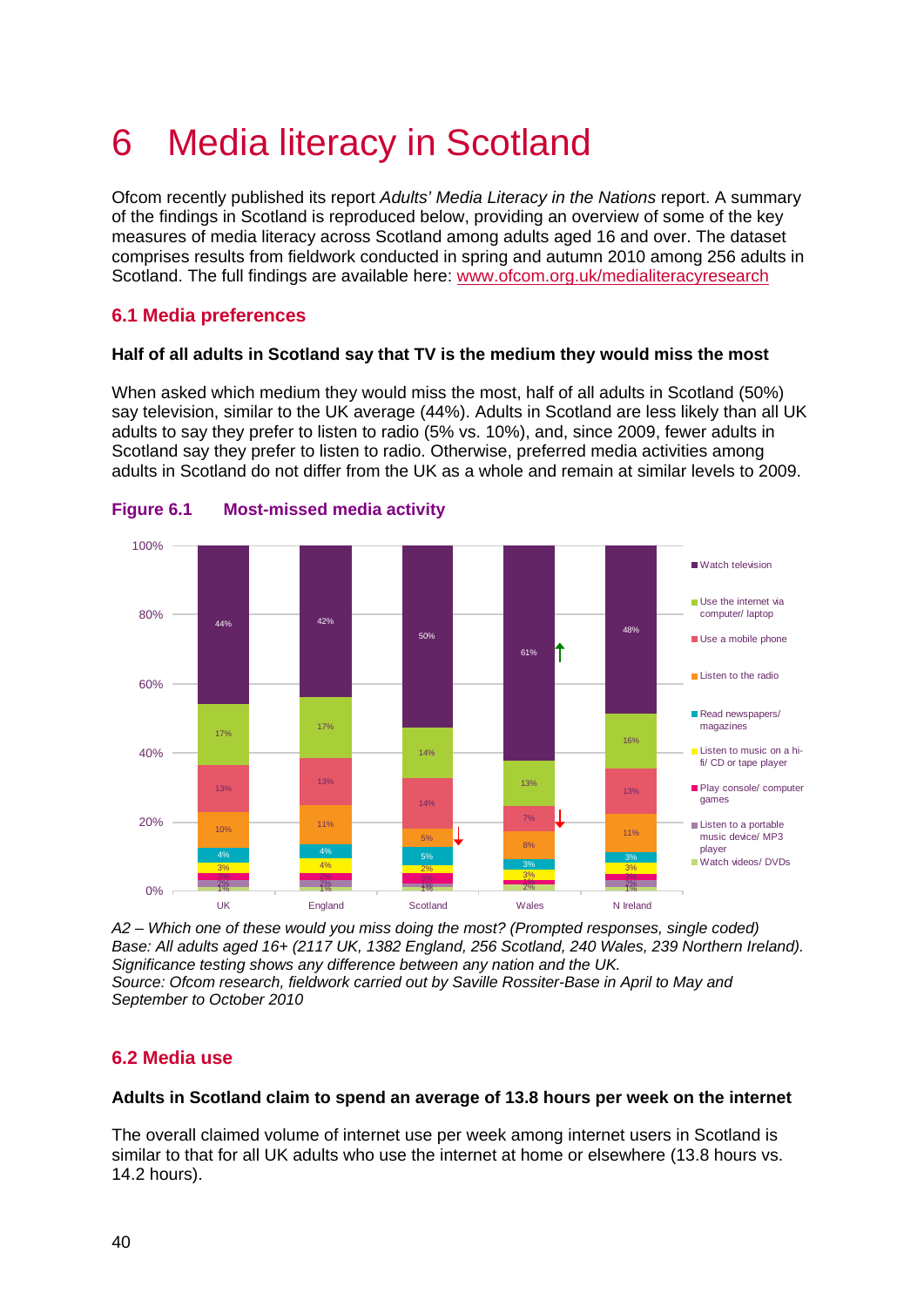

#### **Figure 6.2 Claimed volume of internet use per week**

*IN7A-C – How many hours in a typical week would you say you use the internet at home/ at your workplace or place of education/ anywhere else? (Unprompted responses, single coded)* Base: All adults aged 16+ who use the internet at home or elsewhere (1489 UK, 1004 England, 162 *Scotland, 156 Wales, 167 Northern Ireland). Significance testing shows any difference between any nation and the UK.*

*Source: Ofcom research, fieldwork carried out by Saville Rossiter-Base in April to May and September to October 2010*

#### **6.3 Understanding of, and attitudes towards, the internet**

Whereas UK internet users' attitudes to providing personal details online are mostly unchanged since 2009, internet users in Scotland are now less likely than in 2009 to say they would be happy to provide their personal email address, their home address or their home phone number. In 2009 internet users in Scotland were more likely than all UK users to say they would be happy to provide each of the types of personal details online that we asked about.

Attitudes towards the internet among users in Scotland are similar to those among all internet users in the UK. Most agree that internet sites must be free to be expressive and creative (74% vs. 75%) and also agree that internet users must be protected from seeing inappropriate or offensive content (81% vs. 83%). As in 2009, users in Scotland are less likely than all UK adults to agree that people who buy things online put their privacy at risk (50% vs. 59%); being more likely to choose a neutral response to this question (27% vs. 19%) rather than to disagree.

### **6.4 Trust and concerns about media**

#### **Adults in Scotland are more likely than the UK average to trust TV news**

A majority of adults in Scotland using each medium say that they tend to trust the news output from TV and from news websites. Adults in Scotland are more likely than those in the UK as a whole to say they trust the news output from TV (68% vs. 54%).

The proportion of users in Scotland mentioning any concerns about media content is similar to that found in 2009, for television, the internet and mobile phones. [Figure 6.3](#page-2-0) shows that, as with the UK as a whole, around six in ten internet users in Scotland have concerns about